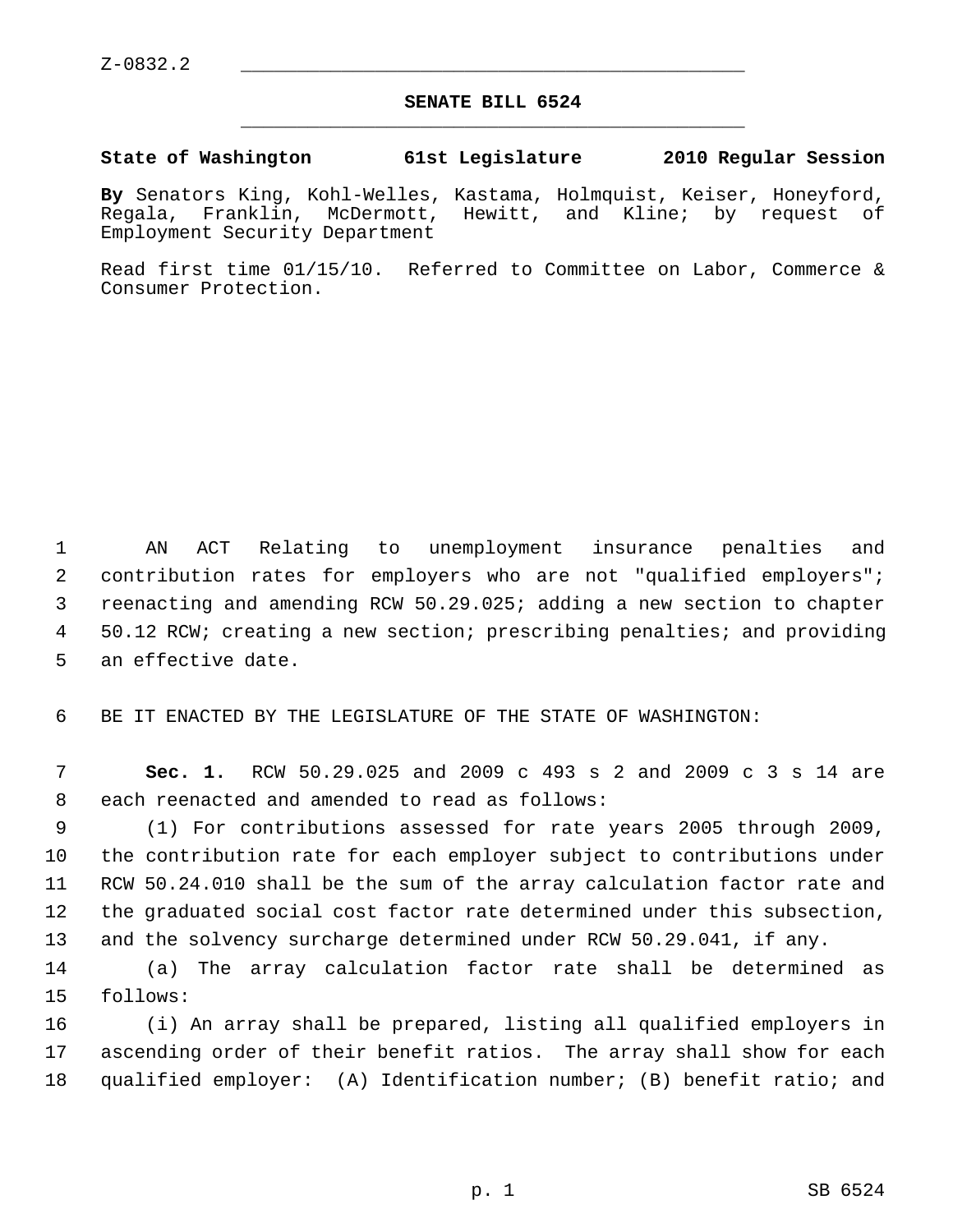1 (C) taxable payrolls for the four consecutive calendar quarters 2 immediately preceding the computation date and reported to the 3 employment security department by the cut-off date.

 4 (ii) Each employer in the array shall be assigned to one of forty 5 rate classes according to his or her benefit ratio as follows, and, 6 except as provided in RCW 50.29.026, the array calculation factor rate 7 for each employer in the array shall be the rate specified in the rate 8 class to which the employer has been assigned:

| 9  |          | <b>Benefit Ratio</b> |                          | Rate      |
|----|----------|----------------------|--------------------------|-----------|
| 10 | At least | Less than            | Class                    | (percent) |
| 11 |          | 0.000001             | $\mathbf{1}$             | 0.00      |
| 12 | 0.000001 | 0.001250             | $\overline{2}$           | 0.13      |
| 13 | 0.001250 | 0.002500             | 3                        | 0.25      |
| 14 | 0.002500 | 0.003750             | $\overline{\mathcal{L}}$ | 0.38      |
| 15 | 0.003750 | 0.005000             | 5                        | 0.50      |
| 16 | 0.005000 | 0.006250             | 6                        | 0.63      |
| 17 | 0.006250 | 0.007500             | $\boldsymbol{7}$         | 0.75      |
| 18 | 0.007500 | 0.008750             | $\,8\,$                  | 0.88      |
| 19 | 0.008750 | 0.010000             | 9                        | 1.00      |
| 20 | 0.010000 | 0.011250             | 10                       | 1.15      |
| 21 | 0.011250 | 0.012500             | 11                       | 1.30      |
| 22 | 0.012500 | 0.013750             | 12                       | 1.45      |
| 23 | 0.013750 | 0.015000             | 13                       | 1.60      |
| 24 | 0.015000 | 0.016250             | 14                       | 1.75      |
| 25 | 0.016250 | 0.017500             | 15                       | 1.90      |
| 26 | 0.017500 | 0.018750             | 16                       | 2.05      |
| 27 | 0.018750 | 0.020000             | 17                       | 2.20      |
| 28 | 0.020000 | 0.021250             | 18                       | 2.35      |
| 29 | 0.021250 | 0.022500             | 19                       | 2.50      |
| 30 | 0.022500 | 0.023750             | 20                       | 2.65      |
| 31 | 0.023750 | 0.025000             | 21                       | 2.80      |
| 32 | 0.025000 | 0.026250             | 22                       | 2.95      |
| 33 | 0.026250 | 0.027500             | 23                       | 3.10      |
| 34 | 0.027500 | 0.028750             | 24                       | 3.25      |
| 35 | 0.028750 | 0.030000             | 25                       | 3.40      |
| 36 | 0.030000 | 0.031250             | 26                       | 3.55      |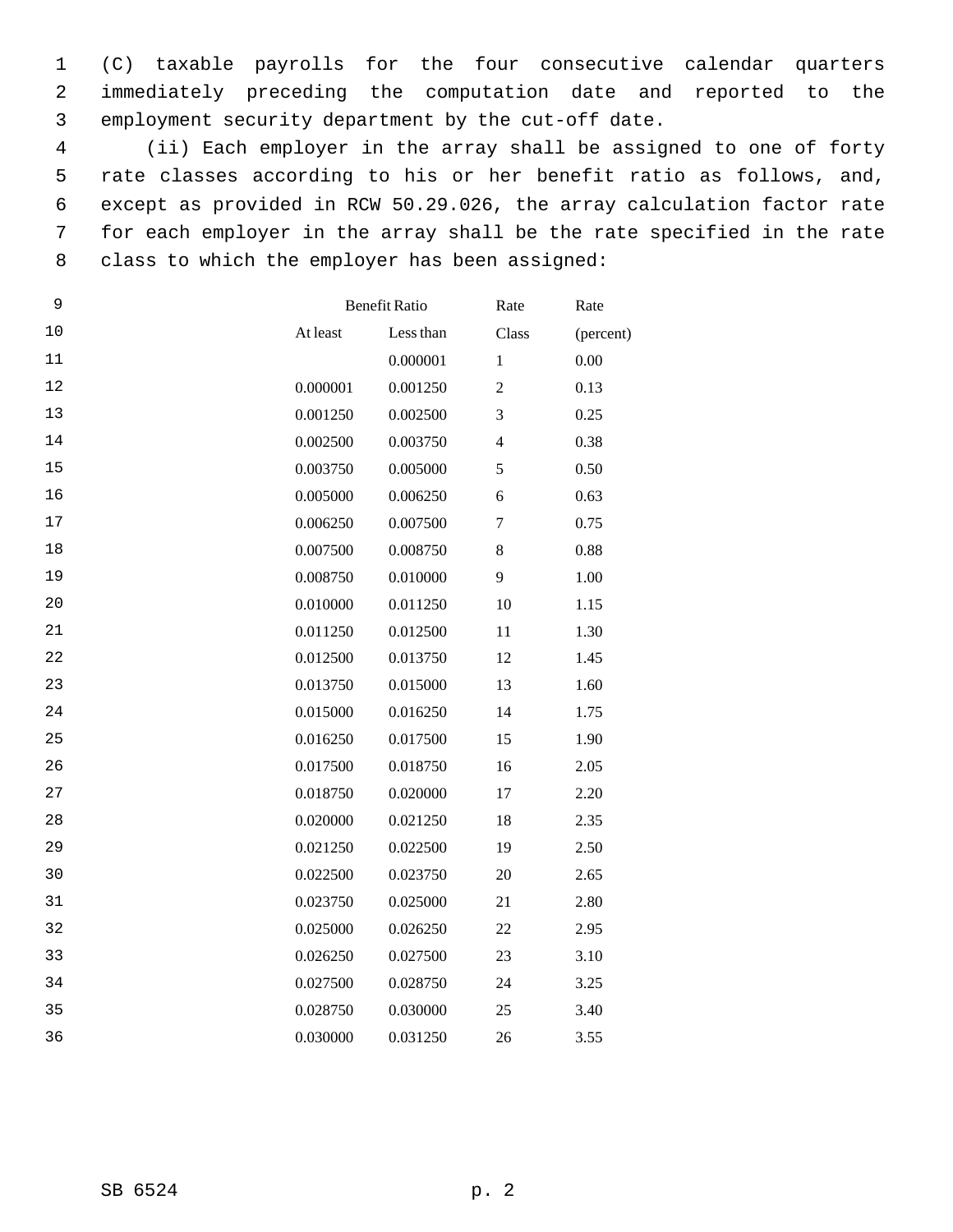| 1              | 0.031250 | 0.032500 | 27 | 3.70 |
|----------------|----------|----------|----|------|
| $\overline{2}$ | 0.032500 | 0.033750 | 28 | 3.85 |
| 3              | 0.033750 | 0.035000 | 29 | 4.00 |
| $\overline{4}$ | 0.035000 | 0.036250 | 30 | 4.15 |
| 5              | 0.036250 | 0.037500 | 31 | 4.30 |
| 6              | 0.037500 | 0.040000 | 32 | 4.45 |
| 7              | 0.040000 | 0.042500 | 33 | 4.60 |
| 8              | 0.042500 | 0.045000 | 34 | 4.75 |
| 9              | 0.045000 | 0.047500 | 35 | 4.90 |
| 10             | 0.047500 | 0.050000 | 36 | 5.05 |
| 11             | 0.050000 | 0.052500 | 37 | 5.20 |
| 12             | 0.052500 | 0.055000 | 38 | 5.30 |
| 13             | 0.055000 | 0.057500 | 39 | 5.35 |
| 14             | 0.057500 |          | 40 | 5.40 |

15 (b) The graduated social cost factor rate shall be determined as 16 follows:

17 (i)(A) Except as provided in (b)(i)(B) and (C) of this subsection, 18 the commissioner shall calculate the flat social cost factor for a rate 19 year by dividing the total social cost by the total taxable payroll. 20 The division shall be carried to the second decimal place with the 21 remaining fraction disregarded unless it amounts to five hundredths or 22 more, in which case the second decimal place shall be rounded to the 23 next higher digit. The flat social cost factor shall be expressed as 24 a percentage.

25 (B) If, on the cut-off date, the balance in the unemployment 26 compensation fund is determined by the commissioner to be an amount 27 that will provide more than ten months of unemployment benefits, the 28 commissioner shall calculate the flat social cost factor for the rate 29 year immediately following the cut-off date by reducing the total 30 social cost by the dollar amount that represents the number of months 31 for which the balance in the unemployment compensation fund on the cut-32 off date will provide benefits above ten months and dividing the result 33 by the total taxable payroll. However, the calculation under this 34 subsection (1)(b)(i)(B) for a rate year may not result in a flat social 35 cost factor that is more than four-tenths lower than the calculation 36 under  $(b)(i)(A)$  of this subsection for that rate year.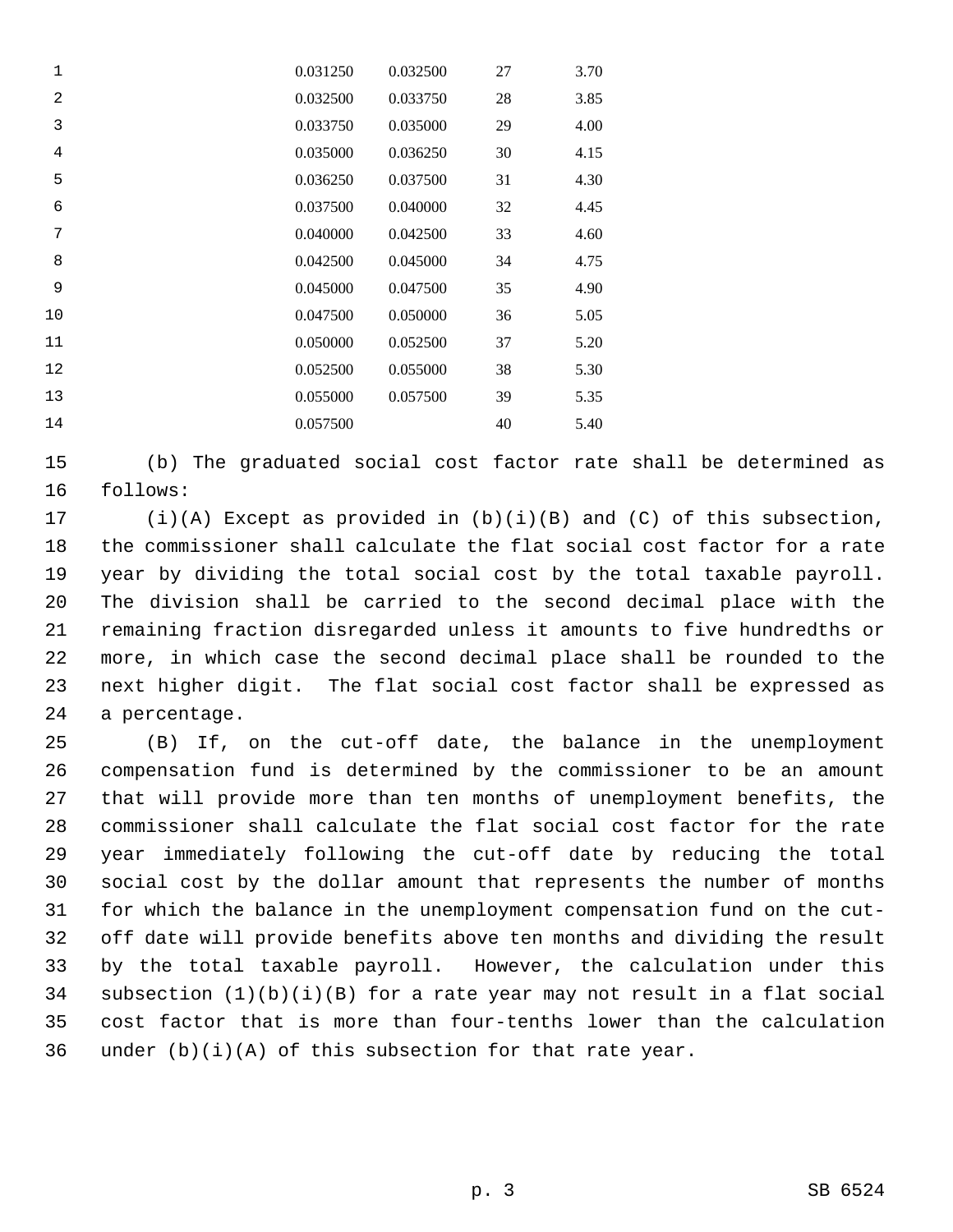1 For the purposes of this subsection, the commissioner shall 2 determine the number of months of unemployment benefits in the 3 unemployment compensation fund using the benefit cost rate for the 4 average of the three highest calendar benefit cost rates in the twenty 5 consecutive completed calendar years immediately preceding the cut-off 6 date or a period of consecutive calendar years immediately preceding 7 the cut-off date that includes three recessions, if longer.

 8 (C) The minimum flat social cost factor calculated under this 9 subsection (1)(b) shall be six-tenths of one percent, except that if 10 the balance in the unemployment compensation fund is determined by the 11 commissioner to be an amount that will provide:

12 (I) At least twelve months but less than fourteen months of 13 unemployment benefits, the minimum shall be five-tenths of one percent; 14 or

15 (II) At least fourteen months of unemployment benefits, the minimum 16 shall be five-tenths of one percent, except that, for employers in rate 17 class 1, the minimum shall be forty-five hundredths of one percent.

18 (ii)(A) Except as provided in (b)(ii)(B) of this subsection, the 19 graduated social cost factor rate for each employer in the array is the 20 flat social cost factor multiplied by the percentage specified as 21 follows for the rate class to which the employer has been assigned in 22 (a)(ii) of this subsection, except that the sum of an employer's array 23 calculation factor rate and the graduated social cost factor rate may 24 not exceed six and five-tenths percent or, for employers whose North 25 American industry classification system code is within "111," "112," 26 "1141," "115," "3114," "3117," "42448," or "49312," may not exceed six 27 percent through rate year 2007 and may not exceed five and seven-tenths 28 percent for rate years 2008 and 2009:

- 29 (I) Rate class 1 78 percent;
- 30 (II) Rate class 2 82 percent;
- 31 (III) Rate class 3 86 percent;
- 32 (IV) Rate class 4 90 percent;
- 33 (V) Rate class 5 94 percent;
- 34 (VI) Rate class 6 98 percent;
- 35 (VII) Rate class 7 102 percent;
- 36 (VIII) Rate class 8 106 percent;
- 37 (IX) Rate class 9 110 percent;
- 38 (X) Rate class 10 114 percent;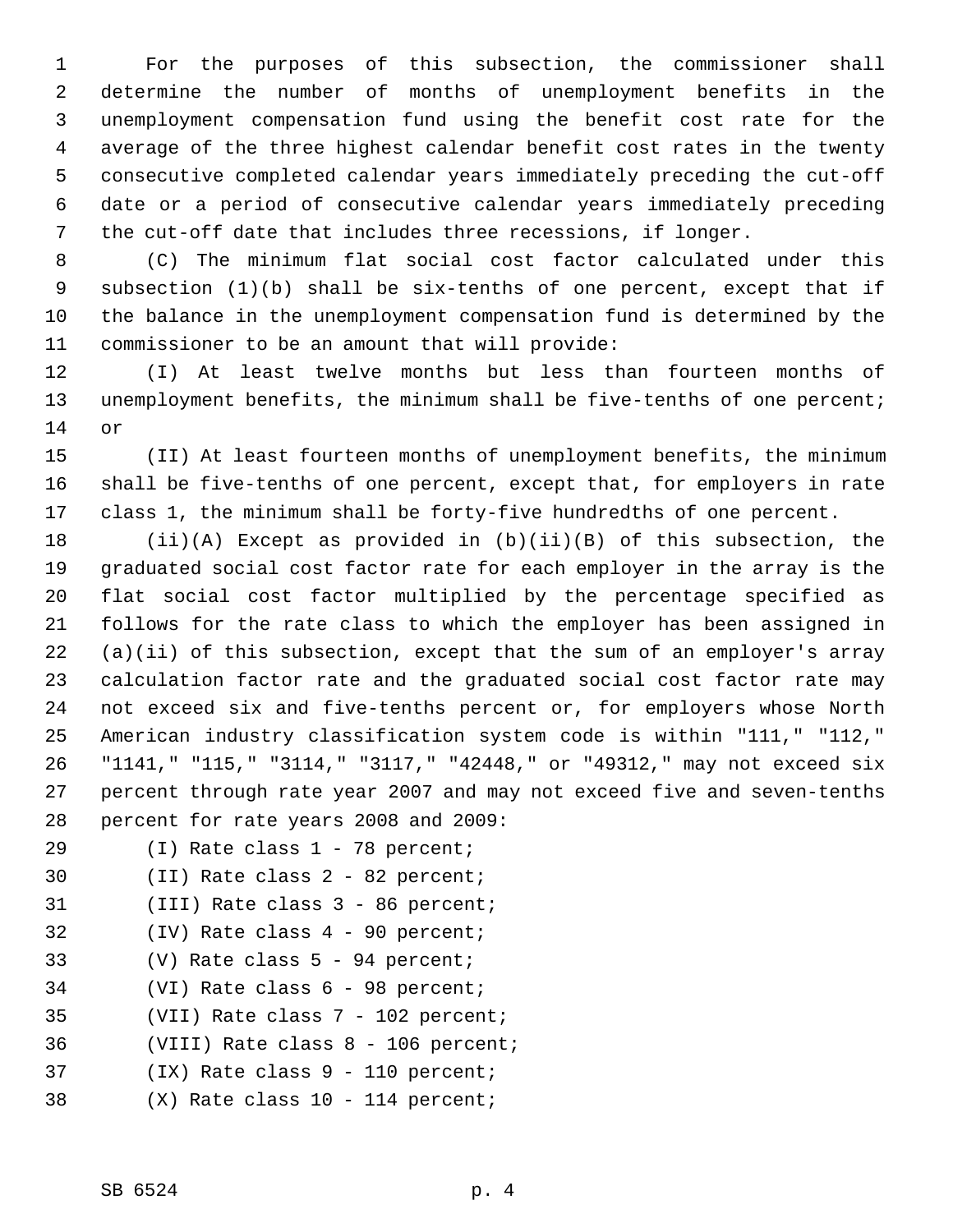- 
- 1 (XI) Rate class 11 118 percent; and

2 (XII) Rate classes 12 through 40 - 120 percent.

 3 (B) For contributions assessed beginning July 1, 2005, through 4 December 31, 2007, for employers whose North American industry 5 classification system code is "111," "112," "1141," "115," "3114," 6 "3117," "42448," or "49312," the graduated social cost factor rate is 7 zero.

8 (iii) For the purposes of this section:

 9 (A) "Total social cost" means the amount calculated by subtracting 10 the array calculation factor contributions paid by all employers with 11 respect to the four consecutive calendar quarters immediately preceding 12 the computation date and paid to the employment security department by 13 the cut-off date from the total unemployment benefits paid to claimants 14 in the same four consecutive calendar quarters. To calculate the flat 15 social cost factor for rate year 2005, the commissioner shall calculate 16 the total social cost using the array calculation factor contributions 17 that would have been required to be paid by all employers in the 18 calculation period if (a) of this subsection had been in effect for the 19 relevant period. To calculate the flat social cost factor for rate 20 years 2010 and 2011, the forty-five dollar increase paid as part of an 21 individual's weekly benefit amount as provided in RCW 50.20.1201 shall 22 not be considered for purposes of calculating the total unemployment 23 benefits paid to claimants in the four consecutive calendar quarters 24 immediately preceding the computation date.

25 (B) "Total taxable payroll" means the total amount of wages subject 26 to tax, as determined under RCW 50.24.010, for all employers in the 27 four consecutive calendar quarters immediately preceding the 28 computation date and reported to the employment security department by 29 the cut-off date.

30 (c) For employers who do not meet the definition of "qualified 31 employer" by reason of failure to pay contributions when due:

32 (i) The array calculation factor rate shall be two-tenths higher 33 than that in rate class 40, except employers who have an approved 34 agency-deferred payment contract by September 30th of the previous rate 35 year. If any employer with an approved agency-deferred payment 36 contract fails to make any one of the succeeding deferred payments or 37 fails to submit any succeeding tax report and payment in a timely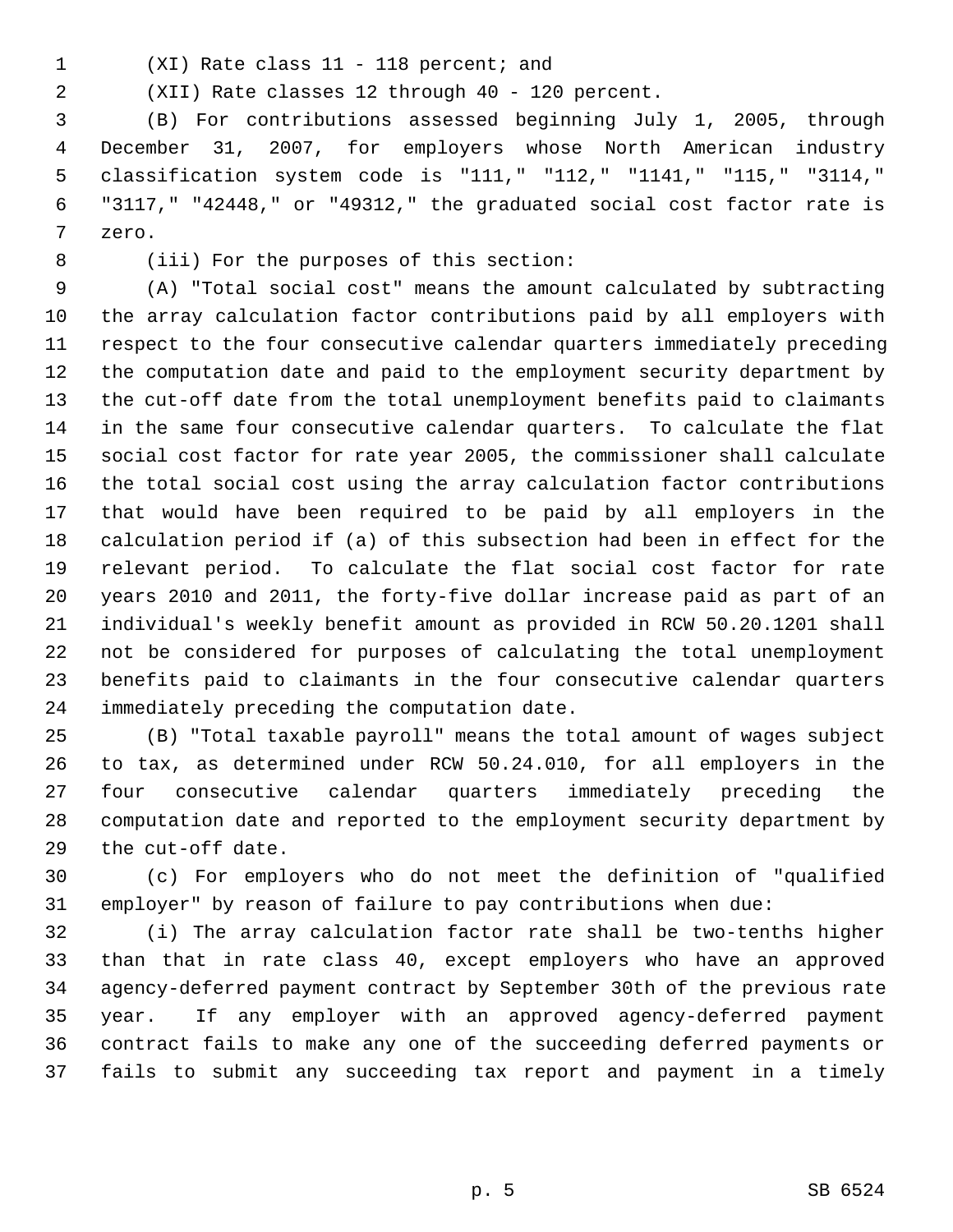1 manner, the employer's tax rate shall immediately revert to an array 2 calculation factor rate two-tenths higher than that in rate class 40; 3 and

 4 (ii) The social cost factor rate shall be the social cost factor 5 rate assigned to rate class 40 under (b)(ii) of this subsection.

6 (d) For all other employers not qualified to be in the array:

7 (i) For rate years 2005, 2006, and 2007:

 8 (A) The array calculation factor rate shall be a rate equal to the 9 average industry array calculation factor rate as determined by the 10 commissioner, plus fifteen percent of that amount; however, the rate 11 may not be less than one percent or more than the array calculation 12 factor rate in rate class 40; and

13 (B) The social cost factor rate shall be a rate equal to the 14 average industry social cost factor rate as determined by the 15 commissioner, plus fifteen percent of that amount, but not more than 16 the social cost factor rate assigned to rate class 40 under (b)(ii) of 17 this subsection.

18 (ii) For contributions assessed for rate years 2008 and 2009:

19 (A) The array calculation factor rate shall be a rate equal to the 20 average industry array calculation factor rate as determined by the 21 commissioner, multiplied by the history factor, but not less than one 22 percent or more than the array calculation factor rate in rate class 23 40;

24 (B) The social cost factor rate shall be a rate equal to the 25 average industry social cost factor rate as determined by the 26 commissioner, multiplied by the history factor, but not more than the 27 social cost factor rate assigned to rate class 40 under (b)(ii) of this 28 subsection; and

29 (C) The history factor shall be based on the total amounts of 30 benefits charged and contributions paid in the three fiscal years 31 ending prior to the computation date by employers not qualified to be 32 in the array, other than employers in (c) of this subsection, who were 33 first subject to contributions in the calendar year ending three years 34 prior to the computation date. The commissioner shall calculate the 35 history ratio by dividing the total amount of benefits charged by the 36 total amount of contributions paid in this three-year period by these 37 employers. The division shall be carried to the second decimal place 38 with the remaining fraction disregarded unless it amounts to five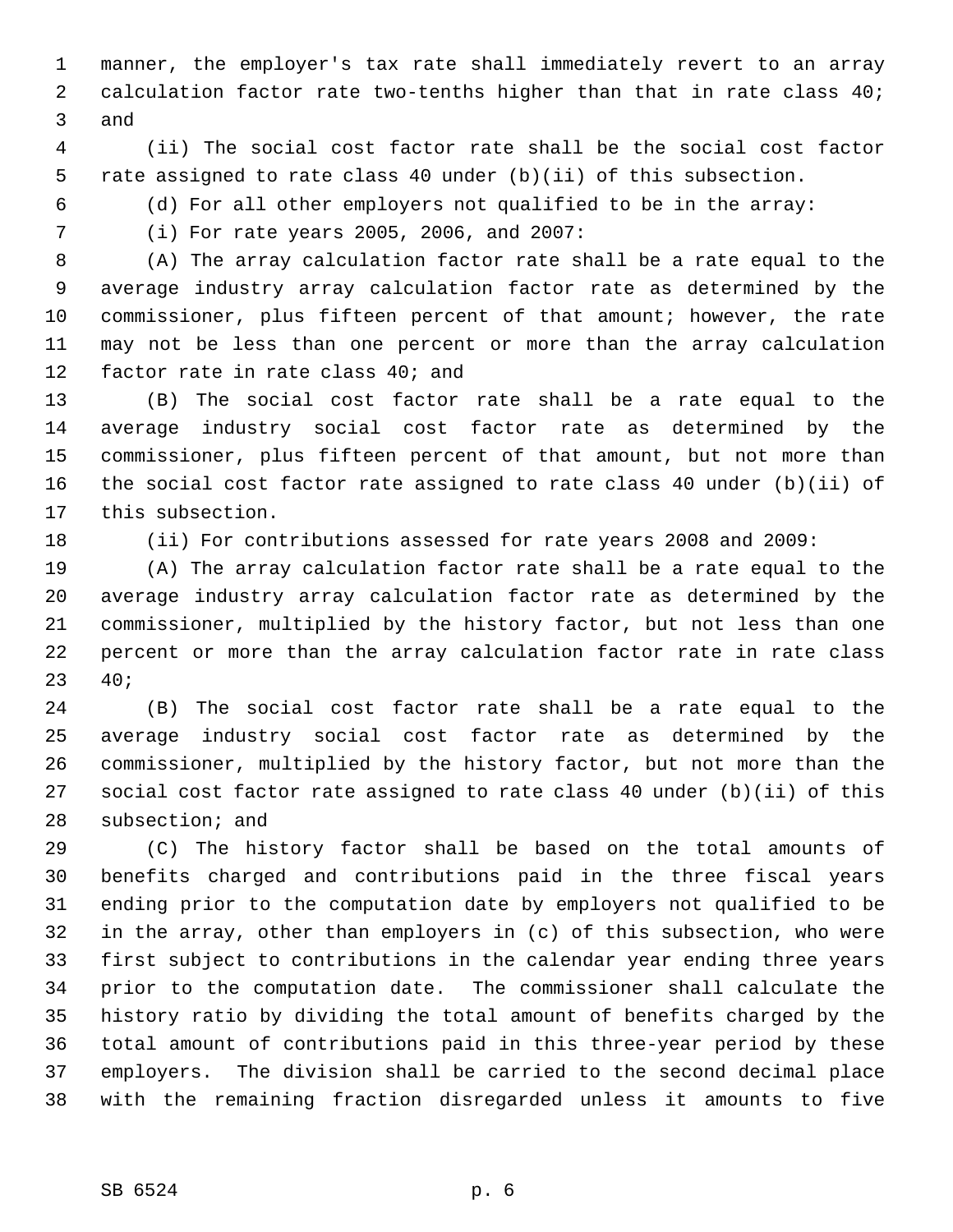1 one-hundredths or more, in which case the second decimal place shall be 2 rounded to the next higher digit. The commissioner shall determine the 3 history factor according to the history ratio as follows:

| 4  |       | History  |           | History   |
|----|-------|----------|-----------|-----------|
| 5  |       | Ratio    |           | Factor    |
| 6  |       |          |           | (percent) |
| 7  |       | At least | Less than |           |
| 8  | (I)   |          | .95       | 90        |
| 9  | (II)  | .95      | 1.05      | 100       |
| 10 | (III) | 1.05     |           | 115       |

11 (2) For contributions assessed in rate year 2010 and thereafter, 12 the contribution rate for each employer subject to contributions under 13 RCW 50.24.010 shall be the sum of the array calculation factor rate and 14 the graduated social cost factor rate determined under this subsection, 15 and the solvency surcharge determined under RCW 50.29.041, if any.

16 (a) The array calculation factor rate shall be determined as 17 follows:

18 (i) An array shall be prepared, listing all qualified employers in 19 ascending order of their benefit ratios. The array shall show for each 20 qualified employer: (A) Identification number; (B) benefit ratio; and 21 (C) taxable payrolls for the four consecutive calendar quarters 22 immediately preceding the computation date and reported to the 23 employment security department by the cut-off date.

24 (ii) Each employer in the array shall be assigned to one of forty 25 rate classes according to his or her benefit ratio as follows, and, 26 except as provided in RCW 50.29.026, the array calculation factor rate 27 for each employer in the array shall be the rate specified in the rate 28 class to which the employer has been assigned:

| 29 | Benefit Ratio |           | Rate  | Rate      |
|----|---------------|-----------|-------|-----------|
| 30 | At least      | Less than | Class | (percent) |
| 31 |               | 0.000001  |       | 0.00      |
| 32 | 0.000001      | 0.001250  | 2     | 0.11      |
| 33 | 0.001250      | 0.002500  | 3     | 0.22      |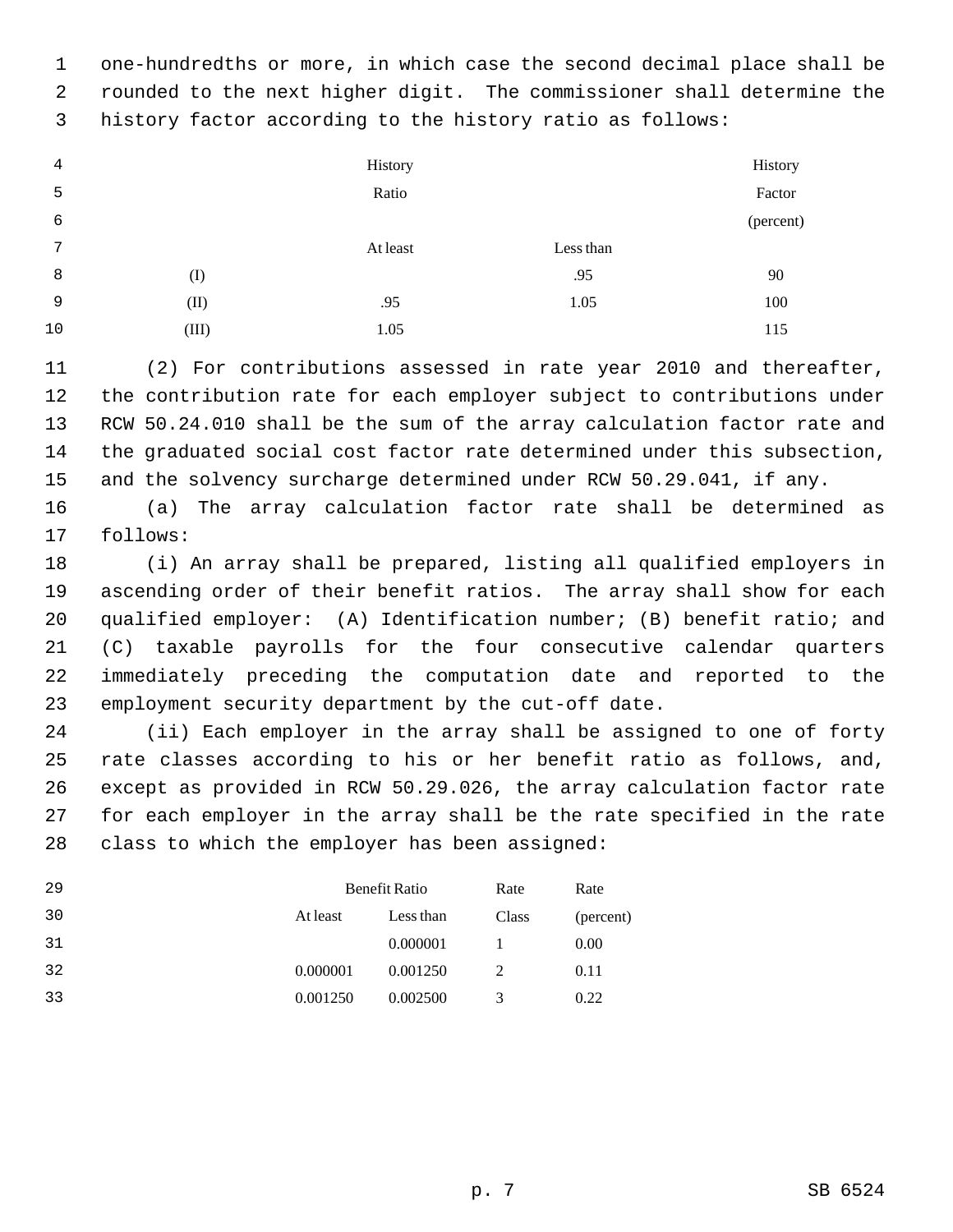| 1              | 0.002500 | 0.003750 | 4  | 0.33 |
|----------------|----------|----------|----|------|
| $\sqrt{2}$     | 0.003750 | 0.005000 | 5  | 0.43 |
| 3              | 0.005000 | 0.006250 | 6  | 0.54 |
| $\overline{4}$ | 0.006250 | 0.007500 | 7  | 0.65 |
| 5              | 0.007500 | 0.008750 | 8  | 0.76 |
| $\epsilon$     | 0.008750 | 0.010000 | 9  | 0.88 |
| 7              | 0.010000 | 0.011250 | 10 | 1.01 |
| 8              | 0.011250 | 0.012500 | 11 | 1.14 |
| 9              | 0.012500 | 0.013750 | 12 | 1.28 |
| 10             | 0.013750 | 0.015000 | 13 | 1.41 |
| 11             | 0.015000 | 0.016250 | 14 | 1.54 |
| 12             | 0.016250 | 0.017500 | 15 | 1.67 |
| 13             | 0.017500 | 0.018750 | 16 | 1.80 |
| 14             | 0.018750 | 0.020000 | 17 | 1.94 |
| 15             | 0.020000 | 0.021250 | 18 | 2.07 |
| 16             | 0.021250 | 0.022500 | 19 | 2.20 |
| 17             | 0.022500 | 0.023750 | 20 | 2.38 |
| $18\,$         | 0.023750 | 0.025000 | 21 | 2.50 |
| 19             | 0.025000 | 0.026250 | 22 | 2.63 |
| 20             | 0.026250 | 0.027500 | 23 | 2.75 |
| 21             | 0.027500 | 0.028750 | 24 | 2.88 |
| 22             | 0.028750 | 0.030000 | 25 | 3.00 |
| 23             | 0.030000 | 0.031250 | 26 | 3.13 |
| 24             | 0.031250 | 0.032500 | 27 | 3.25 |
| 25             | 0.032500 | 0.033750 | 28 | 3.38 |
| 26             | 0.033750 | 0.035000 | 29 | 3.50 |
| 27             | 0.035000 | 0.036250 | 30 | 3.63 |
| 28             | 0.036250 | 0.037500 | 31 | 3.75 |
| 29             | 0.037500 | 0.040000 | 32 | 4.00 |
| 30             | 0.040000 | 0.042500 | 33 | 4.25 |
| 31             | 0.042500 | 0.045000 | 34 | 4.50 |
| 32             | 0.045000 | 0.047500 | 35 | 4.75 |
| 33             | 0.047500 | 0.050000 | 36 | 5.00 |
| 34             | 0.050000 | 0.052500 | 37 | 5.15 |
| 35             | 0.052500 | 0.055000 | 38 | 5.25 |
| 36             | 0.055000 | 0.057500 | 39 | 5.30 |
| 37             | 0.057500 |          | 40 | 5.40 |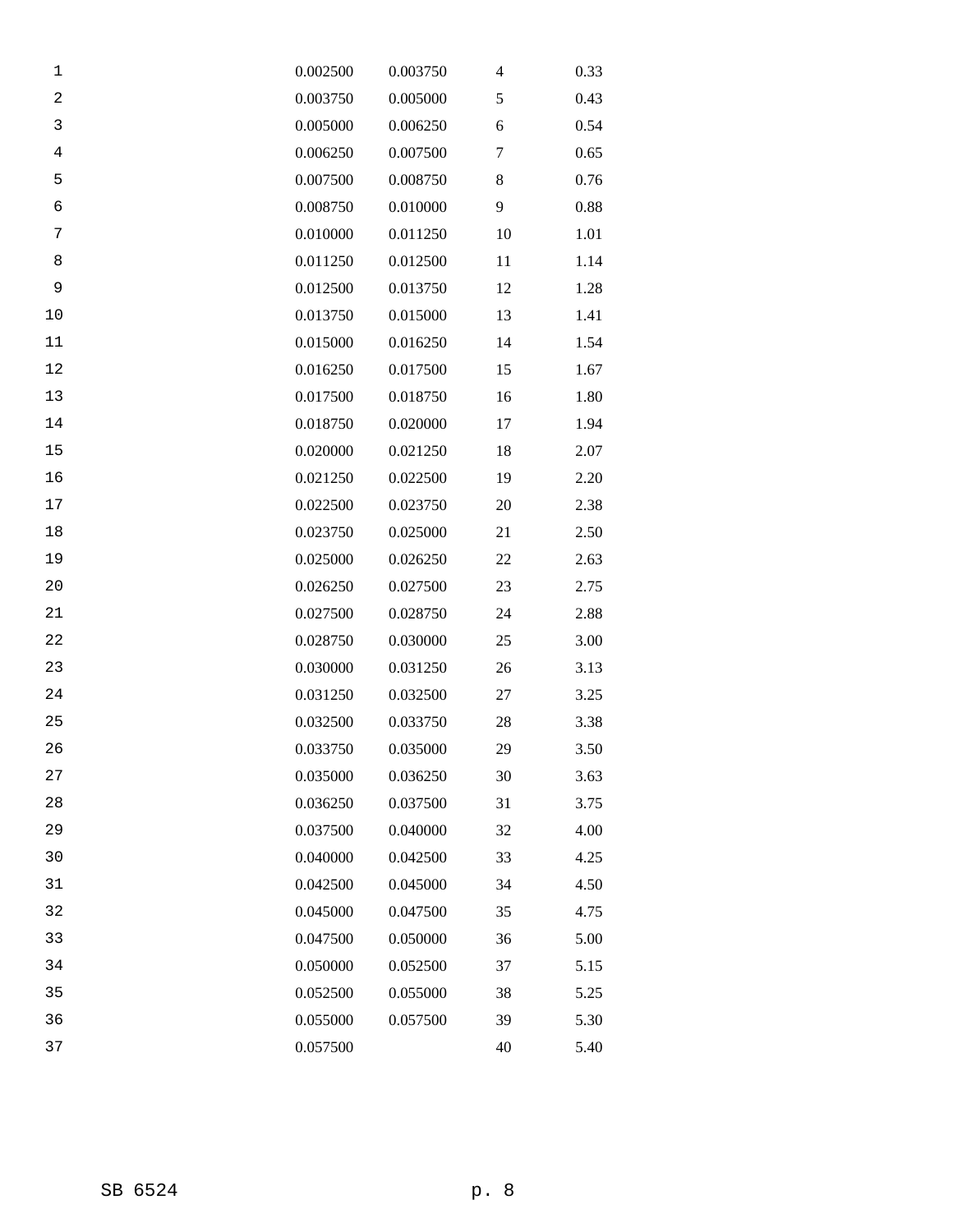1 (b) The graduated social cost factor rate shall be determined as 2 follows:

 3 (i)(A) Except as provided in (b)(i)(B) and (C) of this subsection, 4 the commissioner shall calculate the flat social cost factor for a rate 5 year by dividing the total social cost by the total taxable payroll. 6 The division shall be carried to the second decimal place with the 7 remaining fraction disregarded unless it amounts to five hundredths or 8 more, in which case the second decimal place shall be rounded to the 9 next higher digit. The flat social cost factor shall be expressed as 10 a percentage.

11 (B) If, on the cut-off date, the balance in the unemployment 12 compensation fund is determined by the commissioner to be an amount 13 that will provide more than ten months of unemployment benefits, the 14 commissioner shall calculate the flat social cost factor for the rate 15 year immediately following the cut-off date by reducing the total 16 social cost by the dollar amount that represents the number of months 17 for which the balance in the unemployment compensation fund on the cut-18 off date will provide benefits above ten months and dividing the result 19 by the total taxable payroll. However, the calculation under this 20 subsection  $(2)(b)(i)(B)$  for a rate year may not result in a flat social 21 cost factor that is more than four-tenths lower than the calculation 22 under  $(b)(i)(A)$  of this subsection for that rate year.

23 For the purposes of this subsection, the commissioner shall 24 determine the number of months of unemployment benefits in the 25 unemployment compensation fund using the benefit cost rate for the 26 average of the three highest calendar benefit cost rates in the twenty 27 consecutive completed calendar years immediately preceding the cut-off 28 date or a period of consecutive calendar years immediately preceding 29 the cut-off date that includes three recessions, if longer.

30 (C) The minimum flat social cost factor calculated under this 31 subsection (2)(b) shall be six-tenths of one percent, except that if 32 the balance in the unemployment compensation fund is determined by the 33 commissioner to be an amount that will provide:

34 (I) At least ten months but less than eleven months of unemployment 35 benefits, the minimum shall be five-tenths of one percent; or

36 (II) At least eleven months but less than twelve months of 37 unemployment benefits, the minimum shall be forty-five hundredths of 38 one percent; or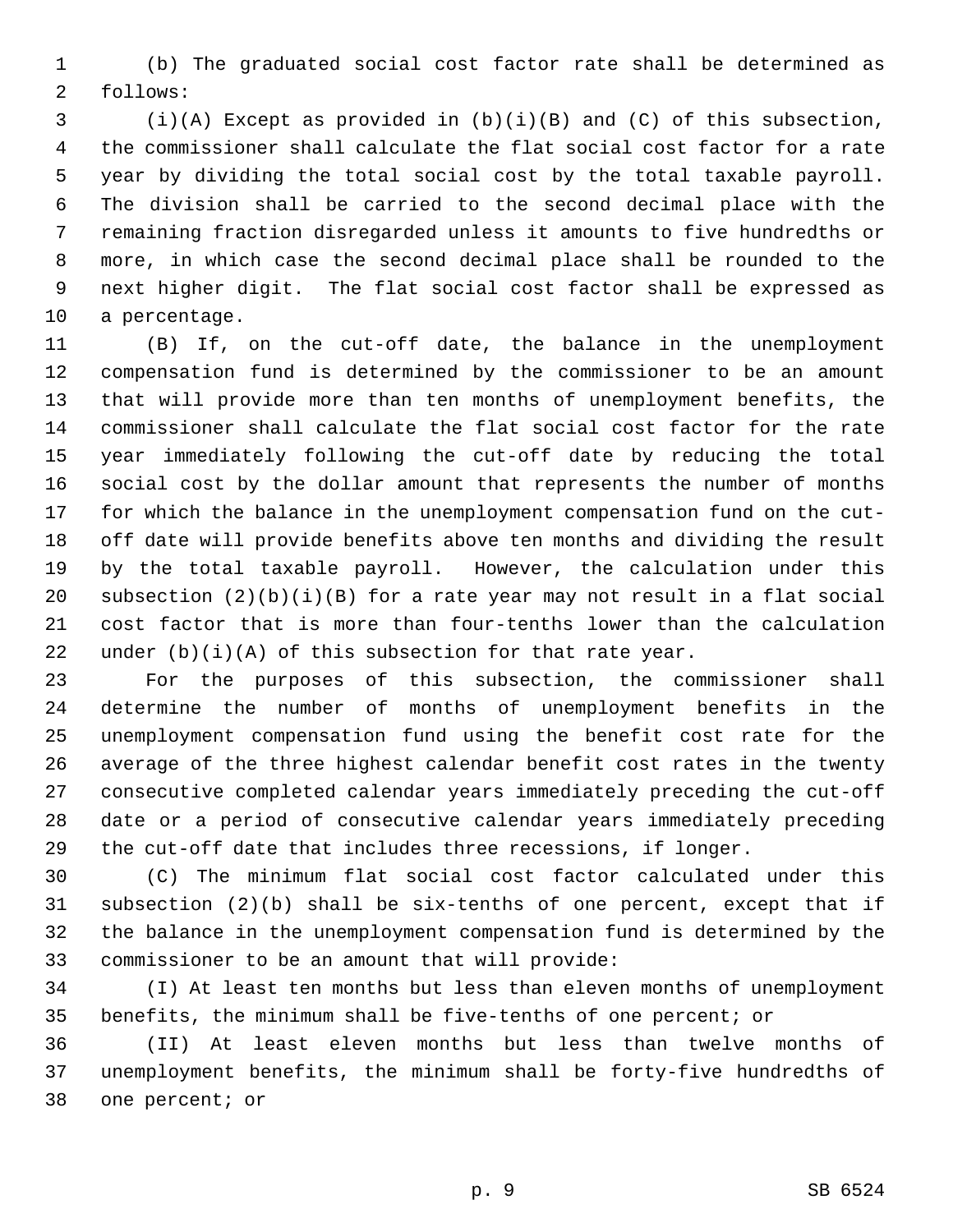1 (III) At least twelve months but less than thirteen months of 2 unemployment benefits, the minimum shall be four-tenths of one percent; 3 or

 4 (IV) At least thirteen months but less than fifteen months of 5 unemployment benefits, the minimum shall be thirty-five hundredths of 6 one percent; or

 7 (V) At least fifteen months but less than seventeen months of 8 unemployment benefits, the minimum shall be twenty-five hundredths of 9 one percent; or

10 (VI) At least seventeen months but less than eighteen months of 11 unemployment benefits, the minimum shall be fifteen hundredths of one 12 percent; or

13 (VII) At least eighteen months of unemployment benefits, the 14 minimum shall be fifteen hundredths of one percent through rate year 15 2011 and shall be zero thereafter.

16 (ii) The graduated social cost factor rate for each employer in the 17 array is the flat social cost factor multiplied by the percentage 18 specified as follows for the rate class to which the employer has been 19 assigned in (a)(ii) of this subsection, except that the sum of an 20 employer's array calculation factor rate and the graduated social cost 21 factor rate may not exceed six percent or, for employers whose North 22 American industry classification system code is within "111," "112," 23 "1141," "115," "3114," "3117," "42448," or "49312," may not exceed five 24 and four-tenths percent:

- 25 (A) Rate class 1 78 percent;
- 26 (B) Rate class 2 82 percent;
- 27 (C) Rate class 3 86 percent;
- 28 (D) Rate class 4 90 percent;
- 29 (E) Rate class 5 94 percent;
- 30 (F) Rate class 6 98 percent;
- 31 (G) Rate class 7 102 percent;
- 32 (H) Rate class 8 106 percent;
- 33 (I) Rate class 9 110 percent;
- 34 (J) Rate class 10 114 percent;
- 35 (K) Rate class 11 118 percent; and
- 36 (L) Rate classes 12 through 40 120 percent.
- 37 (iii) For the purposes of this section: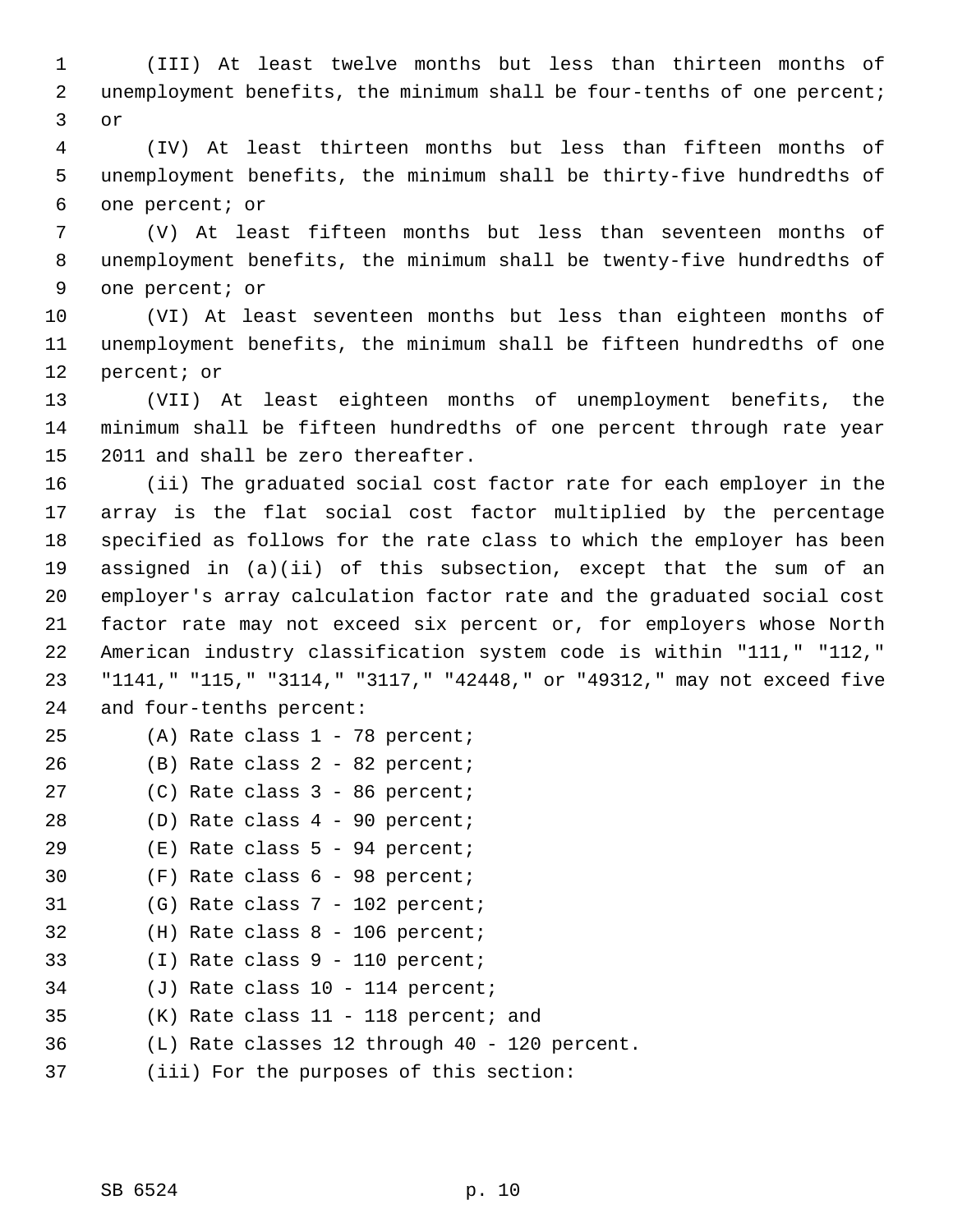1 (A) "Total social cost" means the amount calculated by subtracting 2 the array calculation factor contributions paid by all employers with 3 respect to the four consecutive calendar quarters immediately preceding 4 the computation date and paid to the employment security department by 5 the cut-off date from the total unemployment benefits paid to claimants 6 in the same four consecutive calendar quarters.

 7 (B) "Total taxable payroll" means the total amount of wages subject 8 to tax, as determined under RCW 50.24.010, for all employers in the 9 four consecutive calendar quarters immediately preceding the 10 computation date and reported to the employment security department by 11 the cut-off date.

12 (c) For employers who do not meet the definition of "qualified 13 employer" under RCW 50.29.010 by reason of failure to pay contributions 14 when due without an approved agency-deferred payment contract by 15 September 30th of the previous rate year:

16 (i) For rate years through 2010, the array calculation factor rate 17 shall be ((two-tenths higher than that in)) the rate specified for rate 18 class 40((<del>, except employers who have an approved agency-deferred</del> 19 payment contract by September 30th of the previous rate year)) plus an 20 additional two-tenths of one percent. If any employer with an approved 21 agency-deferred payment contract fails to make any one of the 22 succeeding deferred payments or fails to submit any succeeding tax 23 report and payment in a timely manner, the employer's tax rate shall 24 immediately revert to an array calculation factor of the rate ( $t$ wo-25 tenths higher than that in)) specified for rate class 40 plus an 26 additional two-tenths of one percent;  $((and))$ 

27 (ii) For rate years 2011 and thereafter, the array calculation factor rate shall be the rate it would have been if the employer had not been delinquent in payment plus an additional one percent. If the employer is delinquent in payment for a second or more consecutive year, the array calculation factor rate shall be the rate it would have been if the employer had not been delinquent in payment plus an 33 additional two percent. If the employer enters an approved agency- deferred payment contract within thirty days of the date the department sent its first tax rate notice for the array calculation factor rate 36 calculated under this subsection(2)(c)(ii), one-half of one percent shall be deducted from the array calculation factor rate; and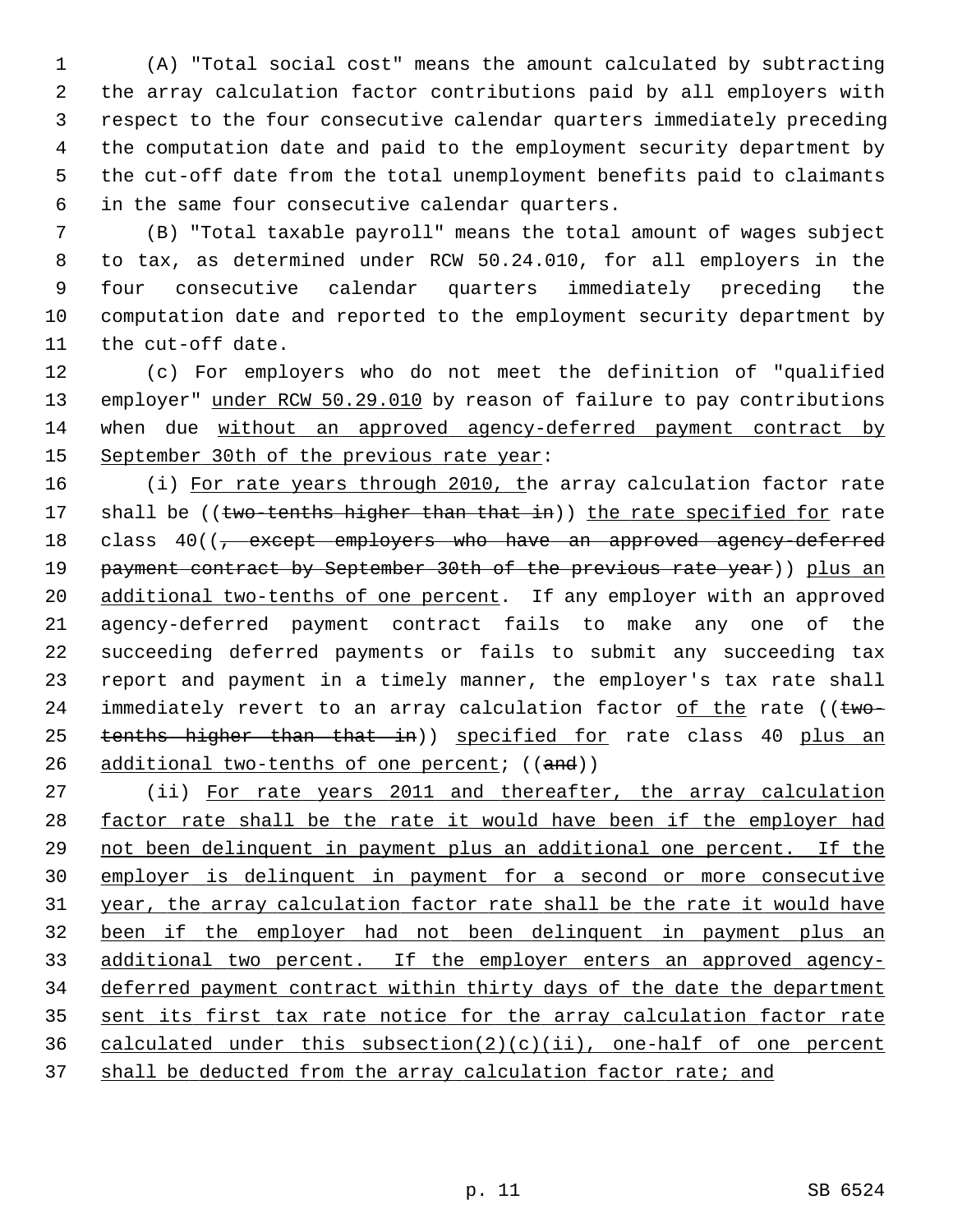1 (iii) The social cost factor rate shall be the social cost factor 2 rate assigned to rate class 40 under (b)(ii) of this subsection.

3 (d) For all other employers not qualified to be in the array:

 4 (i) The array calculation factor rate shall be a rate equal to the 5 average industry array calculation factor rate as determined by the 6 commissioner, multiplied by the history factor, but not less than one 7 percent or more than the array calculation factor rate in rate class 8 40;

 9 (ii) The social cost factor rate shall be a rate equal to the 10 average industry social cost factor rate as determined by the 11 commissioner, multiplied by the history factor, but not more than the 12 social cost factor rate assigned to rate class 40 under (b)(ii) of this 13 subsection; and

14 (iii) The history factor shall be based on the total amounts of 15 benefits charged and contributions paid in the three fiscal years 16 ending prior to the computation date by employers not qualified to be 17 in the array, other than employers in (c) of this subsection, who were 18 first subject to contributions in the calendar year ending three years 19 prior to the computation date. The commissioner shall calculate the 20 history ratio by dividing the total amount of benefits charged by the 21 total amount of contributions paid in this three-year period by these 22 employers. The division shall be carried to the second decimal place 23 with the remaining fraction disregarded unless it amounts to five 24 one-hundredths or more, in which case the second decimal place shall be 25 rounded to the next higher digit. The commissioner shall determine the 26 history factor according to the history ratio as follows:

| 27 |     | History  |           | History   |
|----|-----|----------|-----------|-----------|
| 28 |     | Ratio    |           | Factor    |
| 29 |     |          |           | (percent) |
| 30 |     | At least | Less than |           |
| 31 | (A) |          | .95       | 90        |
| 32 | (B) | .95      | 1.05      | 100       |
| 33 | (C) | 1.05     |           | 115       |
|    |     |          |           |           |

34 (3) Assignment of employers by the commissioner to industrial